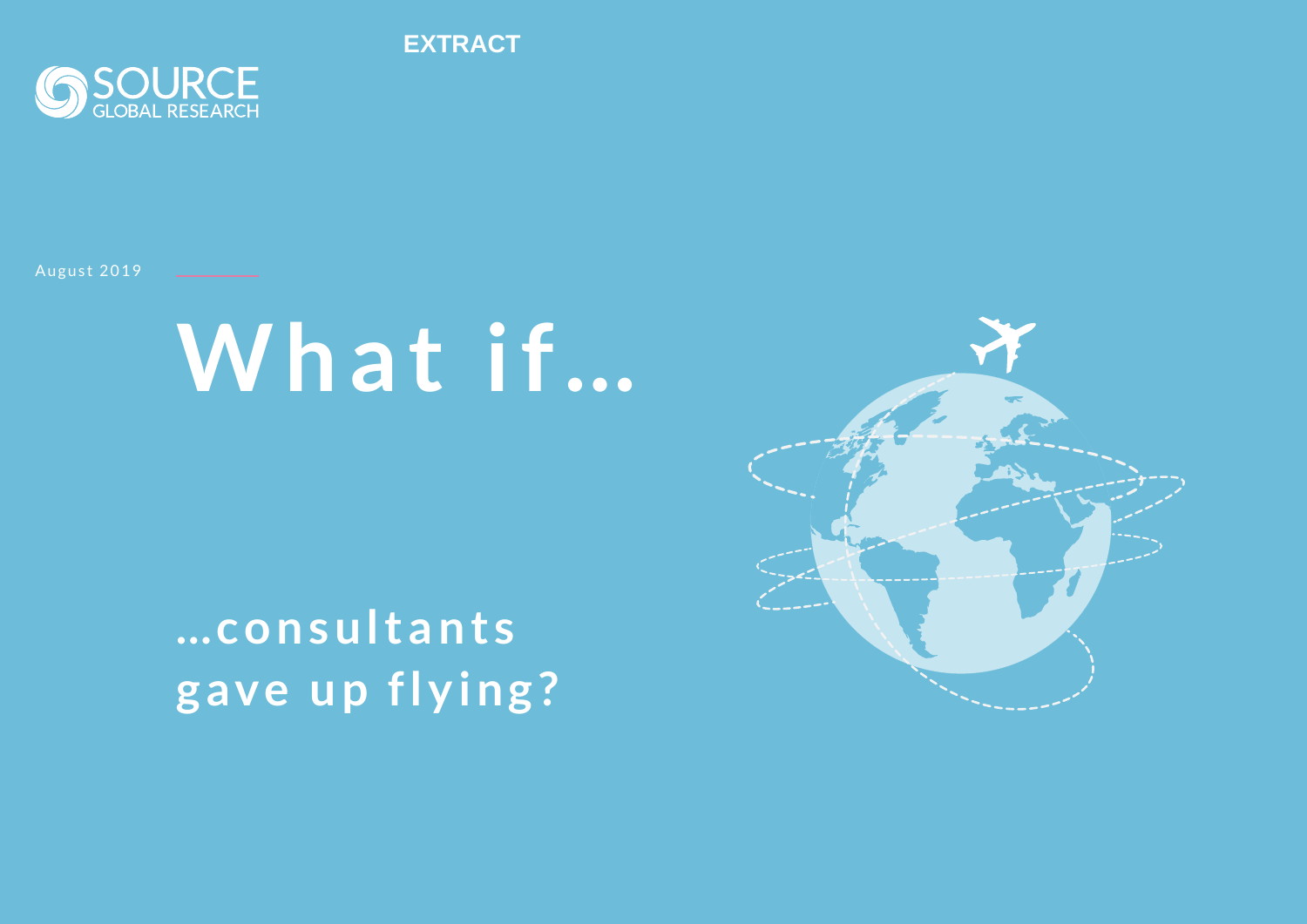

You've heard the scientists, seen the data, read the books and watched the videos. You've listened to Greta Thunberg and to your own conscience, and there's no way round it any more: You're going to have to give up flying. There's just one problem…

**You're a management consultant.** 

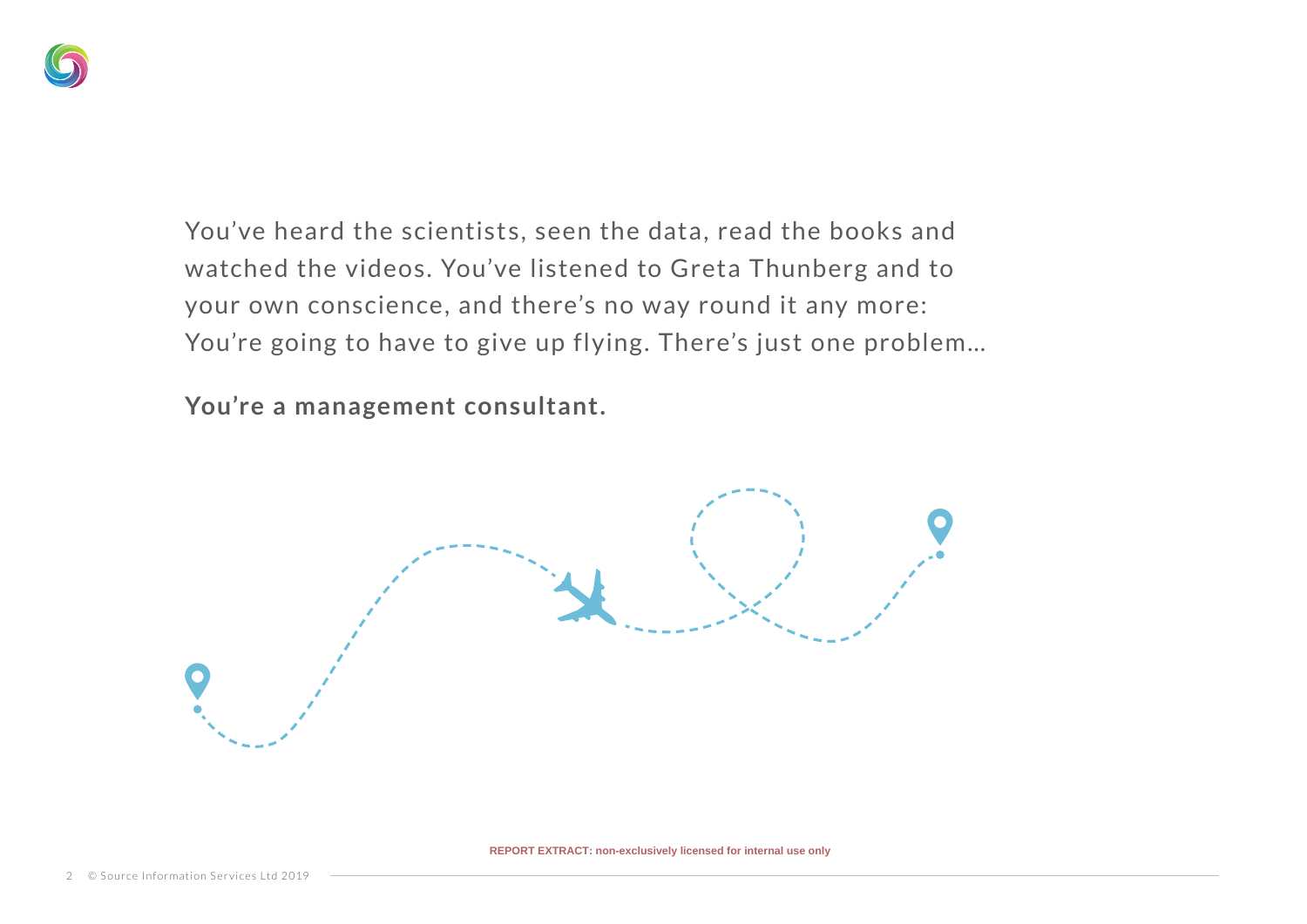



In July 2019 we conducted a survey of approximately 100 senior end users of consulting services in the US, to ask them a series of questions relating to consultants' impact on the environment generally, and to on-site working specifically. What they told us has enabled us to build a picture of what it might mean for a consultant to give up flying, which we present here as responses to what we assume would be some of the most pressing questions you'd want to ask.

### **Fasten your seatbelts, this could get a bit bumpy…\***

\*Sorr y, we'll restrain ourselves from any more corny aviation-related puns.

**REPORT EXTRACT: non-exclusively licensed for internal use only**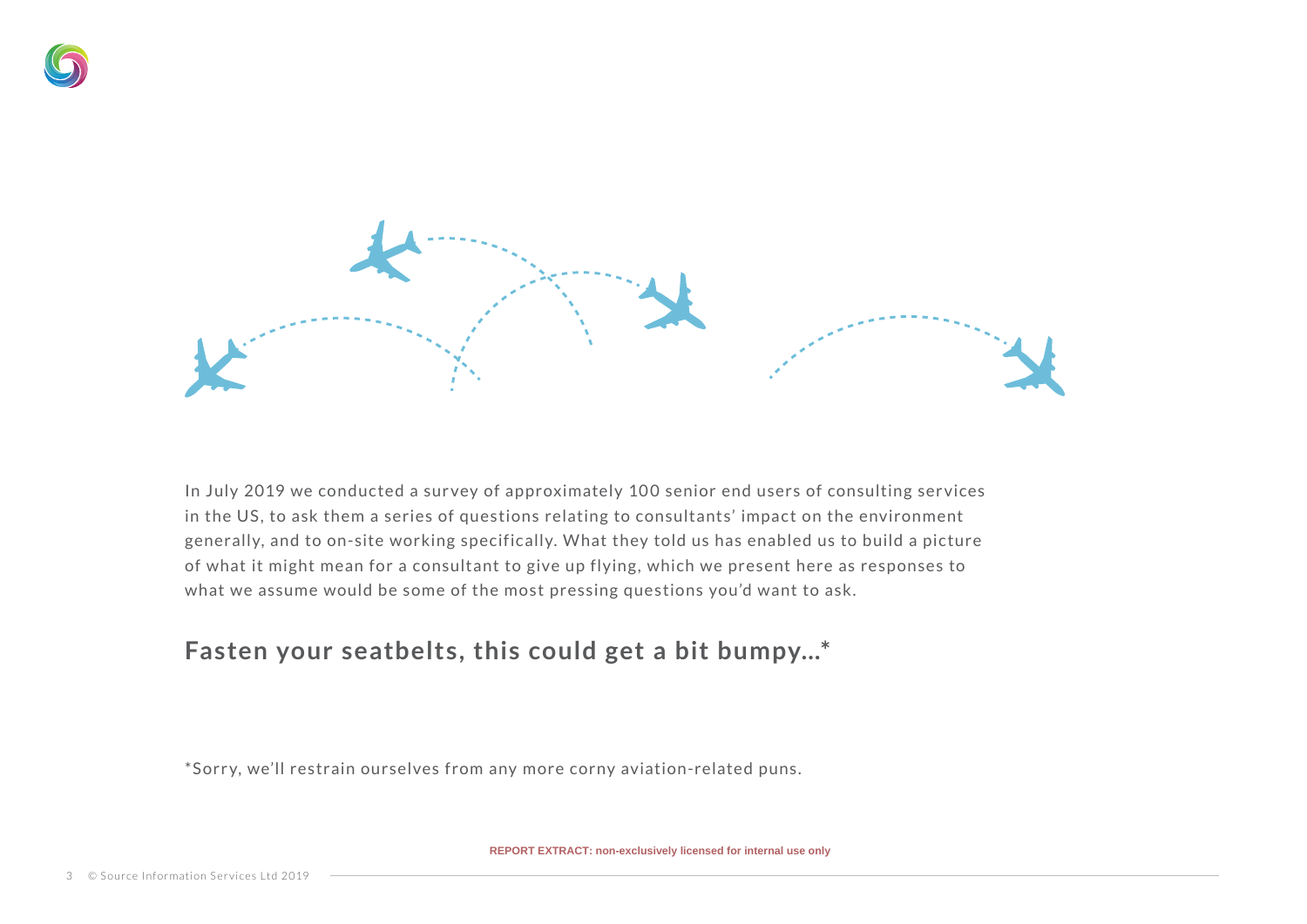

Our custom work **Constanting** 

We provide advice and custom research services to the world's most successful professional services firms, helping them to identify, and develop strategic responses to, their most pressing opportunities and challenges.

Among other things, our work includes:

- Deep market and competitor analysis
- Acquisition strategy
- Proposition strategy and development
- Brand and client sentiment analysis
- Thought leadership strategy, development, and review

For more information about any of these, please visit our website or get in touch.